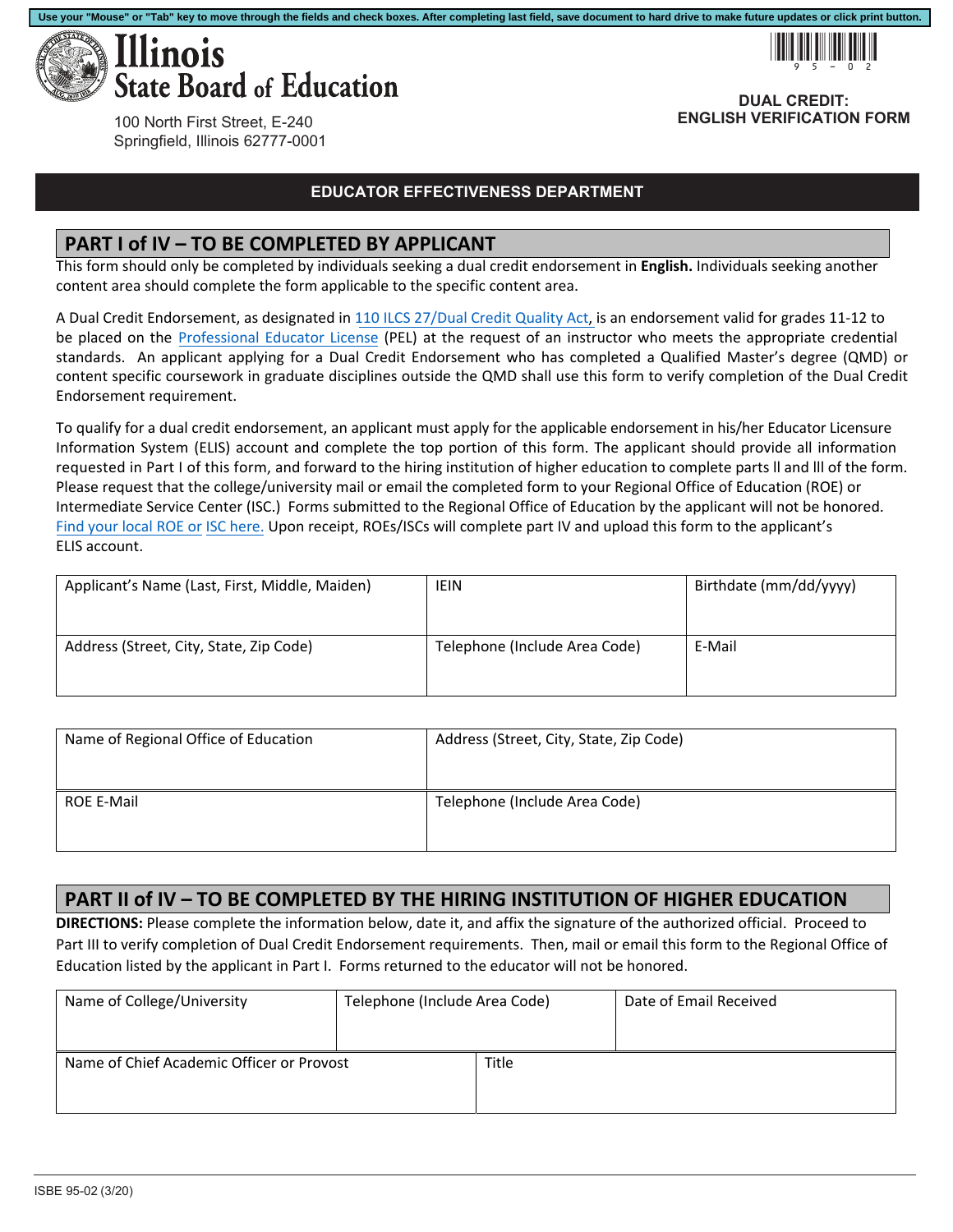## **PART III of IV – TO BE COMPLETED BY THE HIRING INSTITUTION OF HIGHER EDUCATION**

In order to receive the Dual Credit Endorsement, an instructor of dual credit courses shall meet the faculty credential standards allowed by the Higher Learning Commission, the Illinois Board of Higher Education (IBHE) 23 Illinois Administrative Code 1009.30(a)(2)(A) or by Illinois Community College Board (ICCB) Administrative Rule 23 Ill. Adm. Code Section 1501.303 to determine minimally qualified faculty. Colleges and universities must complete a thorough analysis of faculty transcripts in order to validate the minimum qualifications to teach prior to signing off on the endorsement area.

| <b>Dual Credit Endorsement</b>                                     | <b>Qualified Master's degree</b> | <b>Content-Specific</b>   | Semester     |
|--------------------------------------------------------------------|----------------------------------|---------------------------|--------------|
|                                                                    |                                  | Graduate Coursework*      | <b>Hours</b> |
| English - Composition                                              | $\Box$ QMD: English              | MFA English               |              |
|                                                                    |                                  | <b>English Education</b>  |              |
|                                                                    |                                  | Literature                |              |
|                                                                    |                                  | <b>Technical Writing</b>  |              |
|                                                                    |                                  |                           |              |
| A. When reviewing official transcripts for applicable              |                                  | Use the following format: |              |
| coursework, use the box to the right to indicate the               |                                  | COM 506 (3 s.h.)- ISU     |              |
| following information for each course honored                      |                                  |                           |              |
| toward the endorsement.                                            |                                  |                           |              |
| (1) the course prefix,                                             |                                  |                           |              |
| (2) the course number,                                             |                                  |                           |              |
| (3) semester hours earned, and                                     |                                  |                           |              |
| (4) name of the institution that awarded credit                    |                                  |                           |              |
| B. Coursework must total 18 semester hours.                        |                                  |                           |              |
| Convert quarter hours to semester hours as                         |                                  |                           |              |
| necessary.                                                         |                                  |                           |              |
| C. Coursework musts be completed with a grade of<br>"C" or higher. |                                  |                           |              |
|                                                                    |                                  |                           |              |

\*Content‐specific graduate coursework outside the **Qualifying Masters Discipline** will be evaluated and no more than 9 hours will count towards the 18 credit hours required. Additionally, the graduate coursework must relate directly to the content being taught for the endorsement.

**\_\_\_\_\_\_\_\_\_\_\_\_\_\_\_\_\_\_\_\_\_\_\_\_\_\_\_\_\_\_\_\_\_\_\_\_\_\_\_\_\_\_ \_\_\_\_\_\_\_\_\_\_\_\_\_\_\_\_\_\_\_\_\_\_\_\_\_\_\_\_\_\_\_\_\_\_\_\_\_\_\_\_** 

*I certify that the information provided above is true and correct.*   $\square$  YES  $\square$  NO

 **Signature of CAO or Provost Date <b>***Date Date Date Date*